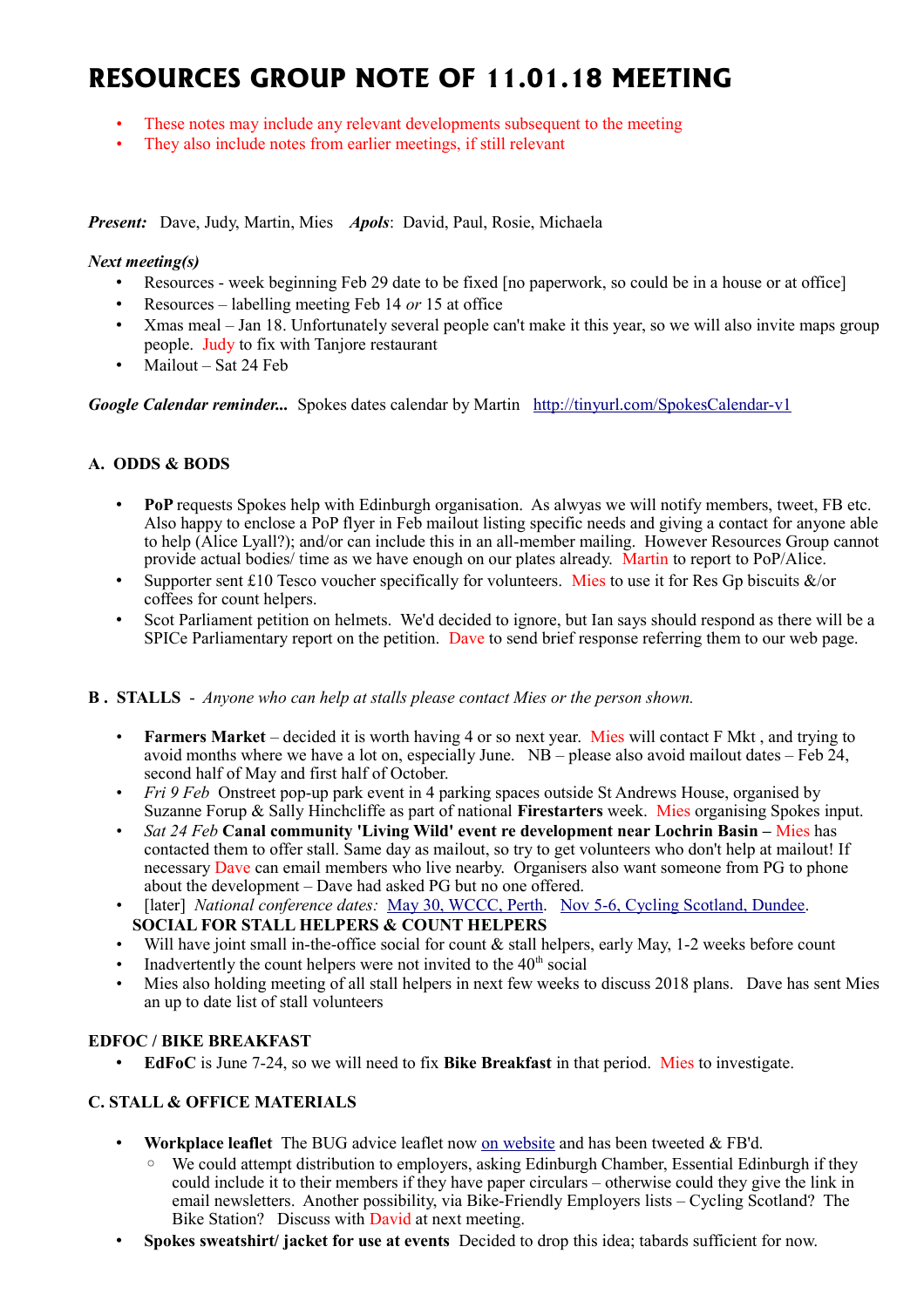## **D. SPOKES PUBLIC MEETINGS** [twitter hashtag #SpokesMtg]

- **Spring meeting** *Cycling and the Tram Extension* as Council has now decided to prepare a detailed plan for extending the tram. Martin to organise.
	- **Date** Thurs 15 March booked at Augustine.
	- **Project director** Rob Leech happy to speak
	- **Council Officer** involved in existing route safety measures: Phil Noble 1st choice, else Andrew Easson
	- **Councillor** Cllr Claire Miller (Spokes member) unavailable, need to find another relevant councillor
	- [later] **Sustrans** public transport integration officer, Katherine Soane may also be useful as Sustrans heavily involved in Leith Walk
	- **Chair** Caroline Brown was excellent last time, and this could be tricky topic.
	- Technical Andy keen to do FB livestream again; Shane very happy in charge of projection.
- **Possible future topics -**
	- *Cycling for all ages & abilities.* e.g. speakers from a school, Ageing Well, ABC (all-abilities) and a relevant senior councillor. NB – could have a relevant bulletin centre page – see below.
	- *Edinburgh Council [City Centre transformation project](http://www.spokes.org.uk/2017/11/transforming-picardy-leith-st-and-the-city-centre/)*. Council to consult later this year unknown when. Martin to contact Lesley Macinnes to see if meeting would be most useful June or October to contribute to the consultations. Our preference October if that is not too late to influence outcome.

#### **E. SPOKES MAPS**

- **Map edition dates** There is a wish to have this on the website. Dave to do.
- **Edinburgh** (2016) Future big problems about what base map to use. Joe says Ed Uni social history map (MESH) may be an option – Joe has contacted David Langworth of maps group. Also, former spokes member Nick McWilliam, OpenStreets specialist, keen to discuss if that can be used as base.
- **East Lothian** (2017) on Polyart paper, cover price 6.95.
- **West Lothian** (2012) Still have big stock (print run was too high) but no longer selling well at stalls. Dave contacted WL members for help in surveying – good response, surveying now being organised by Eric Ingram & Anne Douglas; Tim  $\&$  David G to discuss who will do the technical side.
- **Midlothian** (2015) Stock and age both ok.
- **Glasgow 3rd edition** (2016) developed by Spokes & Go-Bike, 12500 copies paid for by council, free (on ordinary paper) from Glasgow Council. We have a few. A paid-for printed polyart & electronic version is possible but would need an organiser/producer/promoter - no cartography skills needed, some pay possible.
- **Shops sales initiative** Paul had suggested we write to all bike shops with free sample map and order form. Maps group agreed. Dave to liaise with Peter (after mailout) to arrange letter and which shops.
- **Surplus maps 1. Edin**: Mies organised distribution to schools etc, still 100 or so left. **2. E.Lothian** ~100 spares of old edition. Dave to tweet to schools as in Midlothian; Judy will be distribution contact for both maps. Would be useful to keep a note of what they will be used for.
- **Maps history**. Now have archive copies at least one of all Edinburgh and Lothians maps. Martin scanned all covers. Ian and Tim producing documents on map history, Dave to add pictures then go to website.

## **F. COMPETITIONS**

- **2017 'Low Cost Improvement'** Dave has now sent results to councils etc. Replies so far from all except Edinburgh (with some take-up of ideas) but Chas Booth motion instructs Edinburgh Council to consider list, and they have most entries.
- **2018 competition** Probable topic... *What made the biggest positive difference to your cycling life in the last year?* [that is more like a subheading – we also need a snappy short title if possible]. The comp would cover any kind of change, whether infrastructure, equipment, advice, examples, etc, etc.

## **G. TRAFFIC COUNT**

• Nov count completed and [report on website.](http://www.spokes.org.uk/2017/11/traffic-count-highest-ever-november-bike-2/)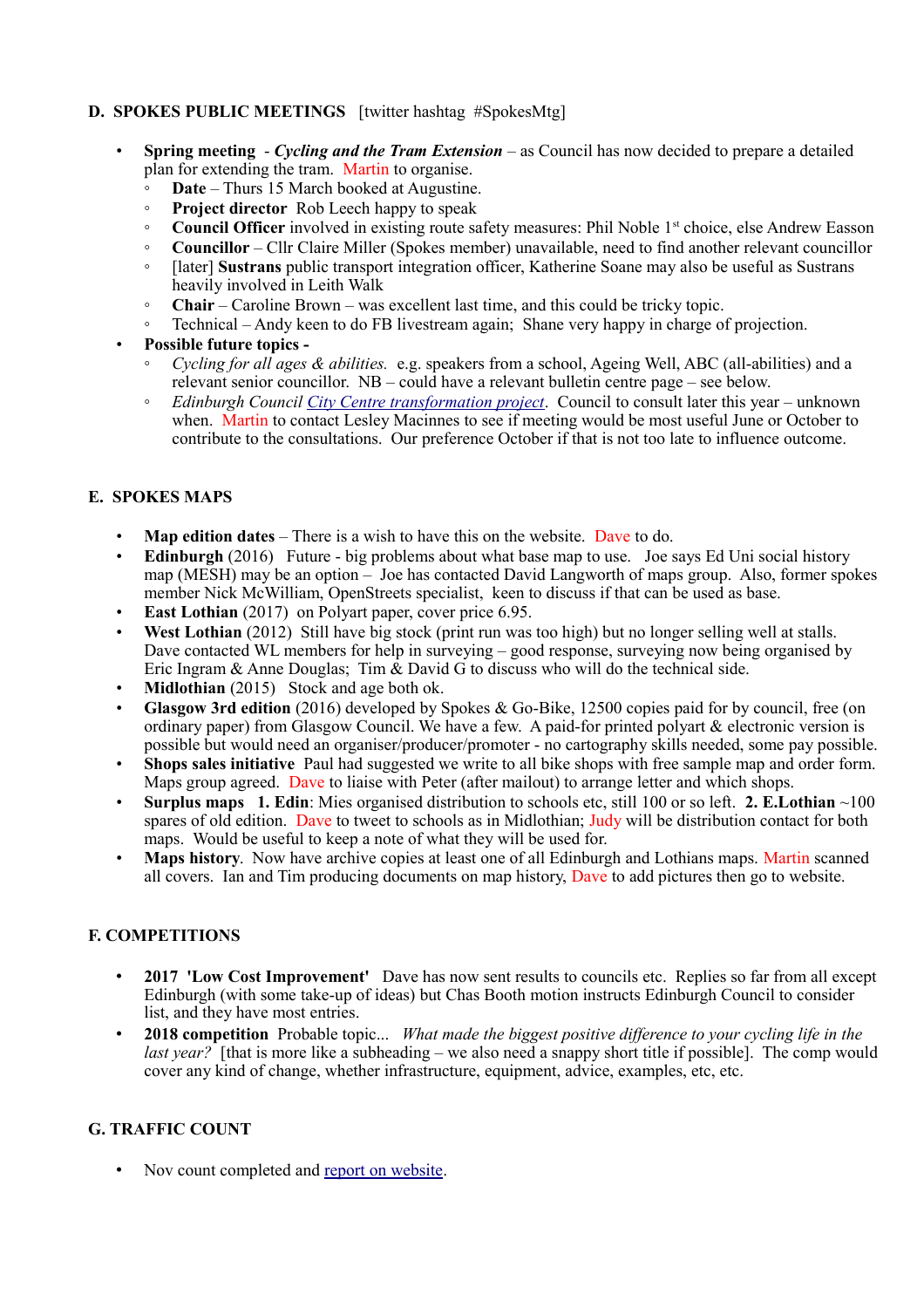## **H. SHOPS / SUPERMARKETS PROJECT**

- 1 below is complete, 2 is underway and doesn't involve us in much work, 3 is still to be discussed/developed but could be significant. Michaela interested in taking on stage 3.
- **1. Report on our initial survey** is online at [spokes.org.uk](http://spokes.org.uk/) : documents : spokes projects : supermarkets or click here [www.spokes.org.uk/documents/papers-documents/supermarkets-project.](http://www.spokes.org.uk/documents/papers-documents/supermarkets-project)
- **2. Produce simple leaflet** (A4 folded to A5). Aimed to persuade shop managers *why* and *how* to provide good bike parking and access. David Gardiner doing artwork –  $D$ ave coordinating feedback to David on final draft. This & printing costs can be met easily under our £500 Maple Trust grant (see below). Everyone – Dave has circulated the draft leaflet, now near final form. Send comments to Dave.
- This leaflet will be sent to all members, so that those interested could use it to speak to their local shops/supermarket, as individuals on their own initiative. Ask for feedback for  $(3)$  below. Will also probably include the leaflet as the centre page supplement in next Bulletin.
- **3. Try harder to get action at shop level and ideally also at wider level**. Examples of type of actions that could be included (a) *Contact local regional managers* of supermarket chains - aim to find at least one to undertake an exemplary project covering all their stores. (b) *Feedback from stage 2* – may be useful material to report on and/or to use to get ideas for the above. (c) *Support individuals* who are lobbying their own supermarket.
- Stage 3 could be at a fairly basic level, or could apply for funding, as an innovative project, as we did with the tenements project – e.g. SEStran or Cycling Scotland or SCSP cash (via Ed Council). This could cover time for the coordinator and could include visits to store area managers, design & production of a more detailed brochure, etc. Katherine has sent info on our previous grant-funded projects.

## **J. 40TH ANNIVERSARY – 2017** Twitter hashtag #Spokes40

- Mies, Martin, Rosie, Michaela organised the materials and 2017 events. All very successful. Dave created [website article](http://www.spokes.org.uk/2017/11/spokes-is-40/) and [history page f](http://www.spokes.org.uk/documents/odds-and-ends-may-be-exciting/spokes-history/)or easy access to all the 40<sup>th</sup> materials.
- **Exhibition** Has been in Bike Coop, Bike Stn, Western General Hosp, Portobello Library. Mies orgnaising more (see Mies's spreadsheet) but arranging can be fiddly as it isn't a priority for the contacts. Actual displays also linked from events column on website, and are being tweeted & FB'd. Everyone: send contacts to Mies. Dave suggested using spokes contacts at relevant institutions and has sent contacts including Suzanne Meade, Napier to Mies.
- **Council reception photo** Bryce has printed the 'school photo' of all those present, using long-life ink and paper, which we hope to frame and hang on office wall.
	- **Including list of names in the picture**. Dave circulated B/W photo and has now identified all but 2 people. Dave to send photo & list to Mies to check against list of those who said would attend.
	- Bryce advises best approach is to ask framer to cut 3 spaces in the frame backing one each for a title, the picture and the list of names. Dave has sent Judy the framers recommended by Leo for good job at reasonable cost.

#### **K. MOTORIST AWARENESS CAMPAIGNS**

- **Bike Alert Video & leaflet** at [www.spokes.org.uk/videos.](http://www.spokes.org.uk/videos) Leaflet used at Young Driver events, also taken to driving schools etc, and supplied 15,000 to PC Dominic Doyle for the #OpClosePass Scotland rollout.
- **Young Driver events**, autumn 2017 all now complete. Martin has a good pool of helpers now for future events, and events have brought good interaction/ contacts with police, bus, tram staff.

## **L. TRUST DONATIONS**

- Received £500 from **Maple Trust** and £1000 from **Thin Trust**  both now thanked by Judy/Dave.
- **Maple Trust cash** will be used for shops bike parking leaflet design /printing see above. Dave contacted them to ask if would like their name on it but said would be too late if don't hear by mid/late Jan. Not sure if Maple wants a further report but can send them the leaflet when printed.
- **Thins cash** can stay in general funds or be used for a project. Possibly phase 3 of shops project above or possibly printing costs of the 'all-abilities' centre page supplement (Q below).